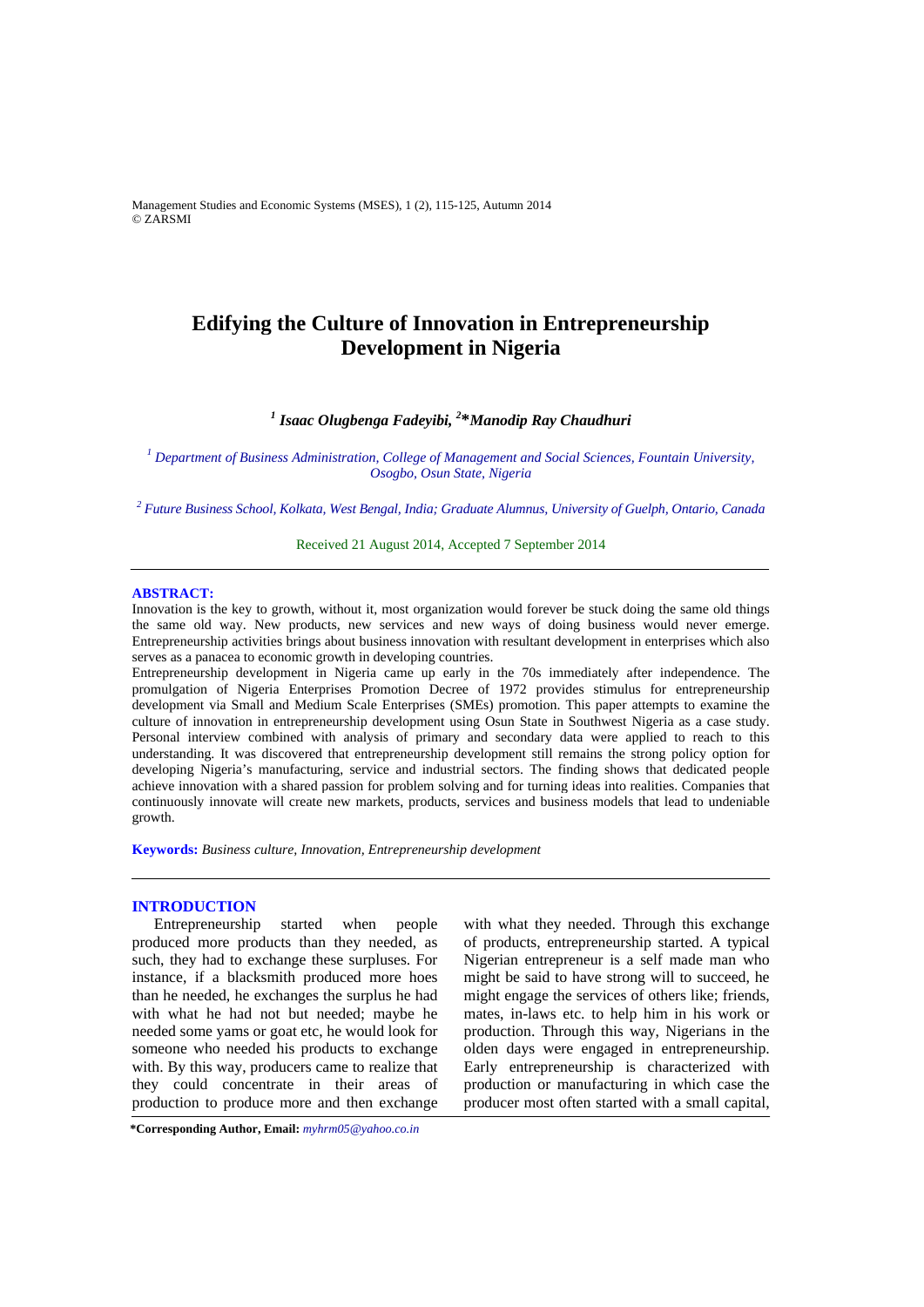most of it from his own savings. Early entrepreneurship started with trade by barter even before the advent of any form of money.

Modern entrepreneurship in Nigeria started with the coming of the colonial masters, who brought in their wears and made Nigerians their middlemen. In this way, modern entrepreneurship was conceived. Most of the modern entrepreneurs were engaged in retail trade or sole proprietorship. One of the major factors that have in many ways discouraged this flow of entrepreneurship development in Nigeria is the value system brought about by formal education. For many decades, formal education has been the preserve of the privileged. With formal education people had the opportunity of being employed in the civil service, because in those days the economy was large enough to absorb into the prestigious occupation all Nigerians their goods. As such, the system made Nigerians to be dependent on the colonial masters.

Again the contrast between Nigerian and foreign entrepreneurs during the colonial era was very detrimental and the competitive business strategy of the foreign entrepreneurs was ruinous and against moral standards established by society. They did not adhere to the theory of "live and let's live". For instance, the United African Company (UAC) that was responsible for a substantial percentage of the import and export trade of Nigeria, had the policy of dealing directly with producers and refused to make use of the services of Nigerian entrepreneurs. The refusal of the expatriates to utilize the services of local businessmen inhibited their expansion and acquisition of necessary skills and attitude. Because of this, many eventually folded up. Those that folded up built up resentment against business, which became very demoralizing to other prospective entrepreneurs. As a result, the flow of entrepreneurship in the country was slowed down. But, with more people being educated and the fact that government could no longer employ most school leavers, economic programs to encourage individuals to go into private business and be self-reliant were initiated.

Such economic policy programs that are geared towards self reliance for individuals are programs as Open Apprenticeship Scheme, Graduate Employment Programs etc and other policies that encourage or make it easy for entrepreneurs to acquire the needed funds e.g.; Peoples Bank of Nigeria, Funds for Small-Scale Industries (FUSSI), co-operative societies etc were established to assist entrepreneurs in Nigeria.

#### **Literature Review- Notion of Entrepreneurship**

Literature abounds as to what entrepreneurship is all about. Davis in 1983, as cited in Igbo (2005) sees entrepreneurship as the creation and running of one's own business. Timmons in 1987 also cited in Igbo (2005), sees it as the creation, building and distribution of something of value from practically nothing to individuals, groups, organizations and society. He summed up by stating that it involves planning and organizing small business ventures through the mobilization of people and resources to meet people's needs.

According to Schumpeter (1995), entrepreneurship is a process of change where innovation is the most vital function of the entrepreneur. It is the basic requirement for economic development in a free enterprise or mixed economy where innovation is the basis of development. Innovation in a system can increase the marginal productivity of the factors of production. UNIDO (1999) defined entrepreneurship as the process of using initiative to transform business concept to new venture, diversify existing venture or enterprise to high growing venture potentials.

 The above definitions and discussions point to the fact that entrepreneurship involves innovation, development, recognition, seizing opportunities and converting opportunities to marketable ideas, value while bearing the risk of competition.

Entrepreneurial development is a catalyst for economic, social and industrial development. Peter and Clark in 1997 as cited in Egai (2008) affirms that entrepreneurial development is a disposition to accept new ideas, new methods and making people more interested in present and future than the past.

The entrepreneurial class provides leadership in resource change, innovation, technical progress and capital formation to produce new knowledge, new production techniques/ possibilities, profits and economic growth. Historically entrepreneurship development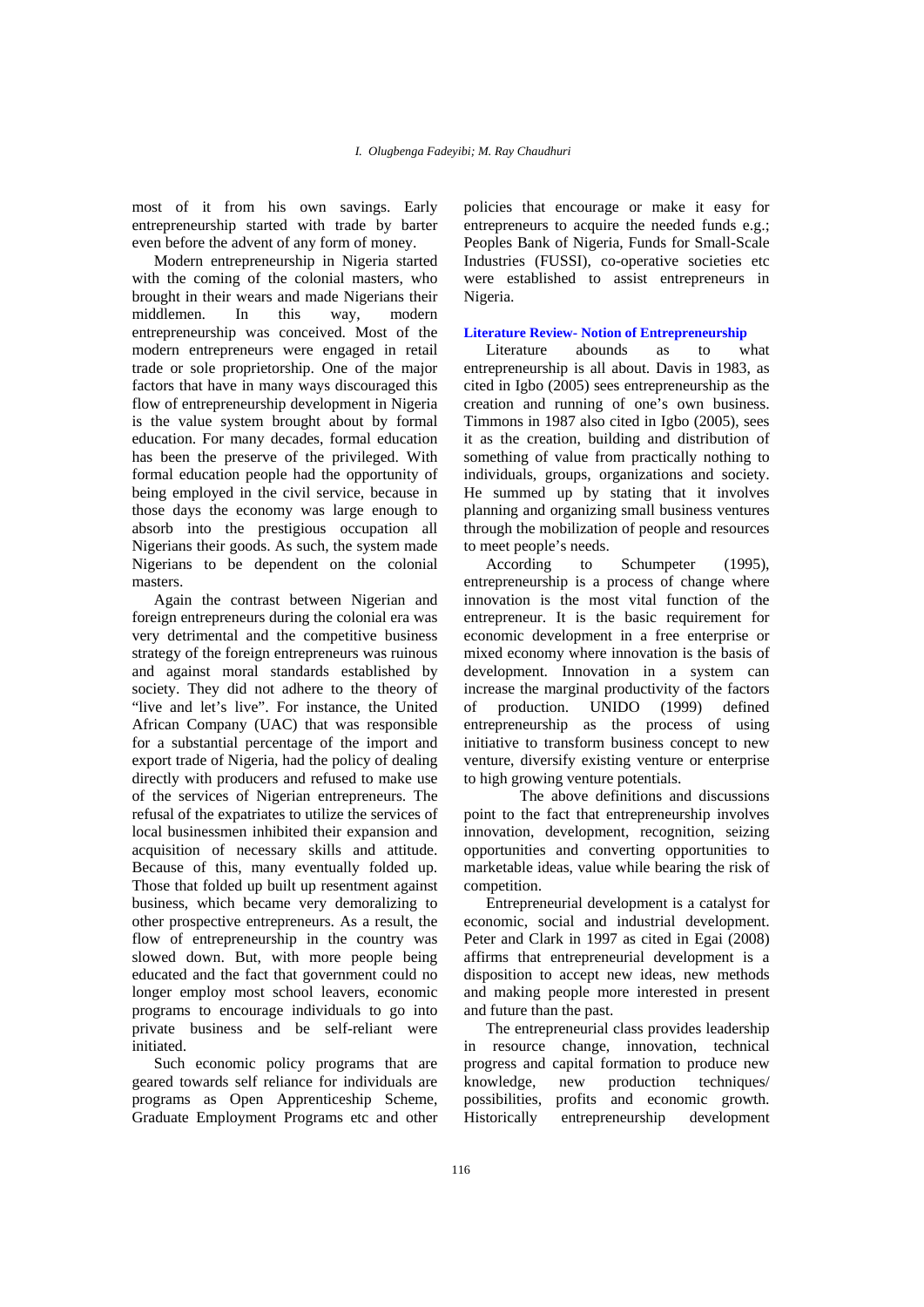Nigeria has remained excluded from industrial policy until changes began to occur in 1980s due to am bivalency of competition and increasing service sector.

According to Audretsch and Thurik (2001) the role of the entrepreneurial sector changed when industrial comparative advantages shifted towards knowledge-based economic activities. Large firms lost their competitive edge while smaller and more flexible entrepreneurial firms gained new importance in the increasing knowledge-based economy. New dynamic ventures are acknowledged to be drivers of innovation.

Associated with entrepreneurship is the concept of *intrapreneurship*. This involves entrepreneurship ingenuity and spirit within an organization rather than outside. It provides opportunities to hard-to-find key employees of an organization to unfold their potentials, performance and hard work to earn a reward or share in the profit or revenue generated by his ingenuity for the enterprise. The concept of intrapreneurship is beginning to spread rapidly in modern times.

The actor at the center of entrepreneurship is the entrepreneur who possesses the following characteristics and traits.

## **Personal attributes and traits:**

 An entrepreneur should be hard working, self discipline, confident, determined, innovative, visionary, risk-taker, consistent, independent, lead, amenable to change or flexible and God-fearing. All these traits prepares him against the odds to success

#### **Creative attributes or technical skills**:

 The entrepreneur requires unique skills as prowess in communication, writing, engineering technology, environmental management monitoring, interpersonal relation, building, Networking, coaching, organizing, art making, technical drawing etc.

#### **Business management skills**:

These are specific skills for decision making such as accounting/finance, managerial, marketing/sales, information and operational/ logistics skills.

The entrepreneur should be able to keep proper accounting records, financial/investment details, promote sales, communicate effectively to give clear instructions and direction and build a good feasibility studies. He should be able to exploit the Strengths, Weaknesses, Opportunities and Threats (SWOT) in his environment for survival of competition. Fundamentally innovation has to do with changes leading to improvement in the quality and quantity of products as well as techniques of doing things. Innovation is dynamic and creates new things out of existing ones. Through innovation, the entrepreneur introduces new production techniques, new commodities, improve on existing ones, open up new markets, explore new source of raw materials and design new techniques of management. Research and Development Programs are formal avenues of introducing or inculcating innovative skills in the entrepreneur. These skills are what the entrepreneur translates into business establishment and development.

#### **The Entrepreneurship Process- Revisiting Literature**

The process of entrepreneurship starts from the generation of business idea, through implementation to the realization of output and profit.

# **Business Ideas**

 Business ideas and opportunities come from a variety of ways according to Hisrich and Peters (2002). These include:

**i. Consumers:** Opinions, information and complaints of consumers can be useful source of information as to what the consumer wants. The entrepreneur can obtain this from market survey of preferences, discussion, age, socio-cultural background, biological and wealth status of the consumers etc. The entrepreneur can map out critical areas of consumer's need, deficiency and inefficiency and exploit it.

**ii. Existing business:** Entrepreneurs and intrapreneurs can get business clues by constantly monitoring and evaluating market performance of products and services of existing businesses.

**iii. Research and development:** The entrepreneur as an agent of change, should constantly explores and gets involved in research to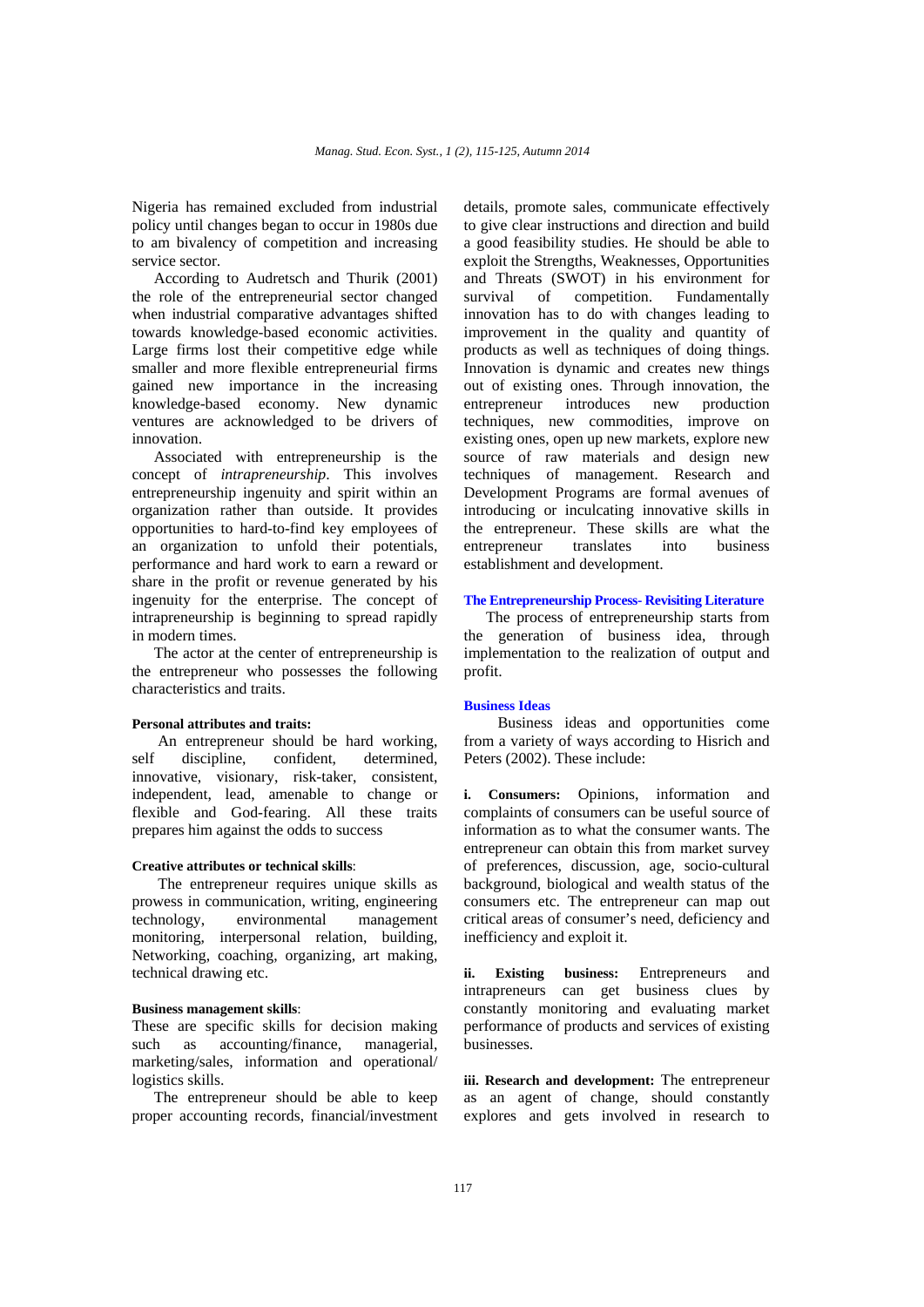develop new products, improving on existing ones or establish new ways of production.

**iv. Distributive channels:** Distributive trade both at local and international levels provide opportunities for ancillary industries to spring up.

**v. Governmental activities:** Governmental activities such as registration of business, patent right and government agencies provide opportunity for business. Also government programs of economic, social and community development provides opportunities for business/entrepreneur.

**vi. Adverts:** Advertisement in News print and radios/TV, bill boards are a source of new line of business to the entrepreneur.

**vii**. **Sundry activities:** The entrepreneur can lean about things needed by the consumers but which are not supplied from activities such as marketing, seminars/symposia, marriages, burial ceremonies, picnic centers, traveling, sporting activities, catalogues etc.

## **Culture and Strategic Differentiation**

Culture is the collective programming of mind, which distinguishes the members of one group or category of people from those of others. Hofstede (2001) identifies five values that differ considerably between cultures. These values are: (1) power distance (2) collectivismindividualism (3) masculinity (4) uncertainty avoidance (5) long-term/ short-term orientation.

- **Power distance** is the degree to which people expect and accept that power and status are distributed unequally among members. Business organization in countries where high power distance is prevalent tend to be more hierarchic and favor highly centralized decision-making and less participative decision-making, whereas in low power distance culture opposite is said to be true (Hofstede, 2001).
- **Individualism-Collectivism** measures the extent to which individuals derive identity from self versus the collectivist (Hofstede, 2001). In individualistic cultures, a great emphasis is generally placed on high

autonomy, individual achievements and freedom to make decisions. In collectivist cultures, strong ties between members of a group exist. Of these characteristics the concepts of freedom, autonomy and independence probably have the strongest impact on innovation (Jones and David, 2000).

- **Masculinity** is the degree to which masculine values like assertiveness, achievement, competition, recognition, and competitiveness prevail over feminine values like caring for others and interpersonal relationships. Research have shown that positive relationships between the masculinity of a society and implementation stage exists, whereas femininity is related to initiation stage of product development (Nakata and Sivakumar, 1996)
- **Uncertainty Avoidance** is the degree to which a society as a whole accepts uncertainty in daily life (Hofstede, 2001). Countries which score high in uncertainty avoidance try to control uncertainty through technology, rules and religion. Cultures, which is score low on the dimension show higher tolerance of ambiguity. People are more willing to take risk and are generally more open to pursue new ways than individuals in high uncertain avoidance. Thus, high uncertainty avoidance hinders the organization capacity to innovate, while the precision and rigor that goes along with high degrees of uncertainty avoidance will be beneficial when it comes to the exploitation of existing capabilities (Nakata and Sivakumar, 1996)

 **Confucian Dynamism** represents a Confucian like values on a bi-polar scale. It indicates either a dynamic, future oriented mentality (long-term orientation) or a more static stance (short term orientation). A dynamic future-oriented mentality is characterized by such things as persistence, hard work, thrift, shame, while societies in which static mentality prevails plays more emphasis on the past and present. Long-term orientation will always support innovation while shortterm orientation will hinder innovation (Nakata and Silvakumar, 1996).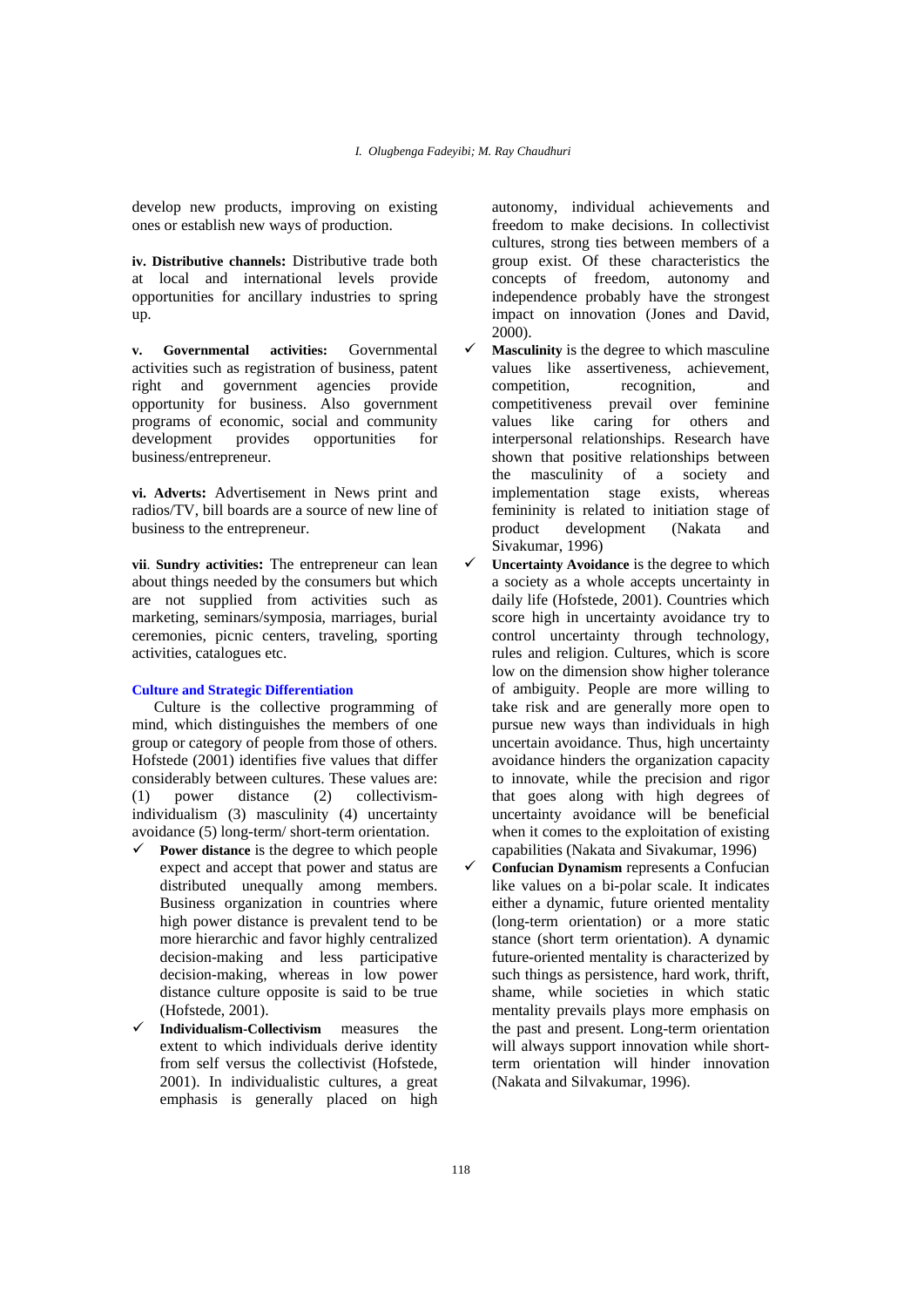As more and more companies recognized the power of culture in driving innovation, new practices are emerging that accelerate the culture change process. Companies that use technology to communicate the importance of innovation, gather ideas and share results can achieve in days what used to take months. By managing the strategic levers of culture, and by practicing the strategies of envisioning, communicating and sponsoring, it becomes possible to create a culture of innovation and drive long-term strategic advantage.

#### **The 7-S Model of Building Culture of Innovation to improve Organizations' Effectiveness**

The seven-Ss are a framework for analyzing organizations and their effectiveness. It looks at seven key elements that make the organizations successful, or not: Strategy; structure; systems; style; skills; staff and shared values.

The theory helped to change manager's thinking about how companies could be improved. It says that it is not just a matter of devising a new strategy and following it through. Nor is it a matter of setting up new systems and letting them generate improvements.

To be effective, your organization must have a high degree of fit or internal alignment among all the seven Ss. Each S must be consistent with and reinforce the other Ss. All Ss are interrelated, so a change in one has a ripple effect on the others. It is impossible to make progress on one without making progress on all. Thus, to improve your organization, you have to pay attention to all the seven elements at the same time.

# **Role of Government in Entrepreneurship Development in Nigeria**

Economic growth rates are often attributed to the role of the duo of government and entrepreneurs, which is complementary and not mutually exclusive. In Nigeria, like some other economies, government helps to develop transportation, power, financial inducement, subsidies and other utilities to encourage entrepreneurship development. Furthermore the government provides security to safe guard life and property; maintaining law and order and

freedom to do business. The role of government in entrepreneurship development in Nigeria became significant only after the Nigeria civil war (1967-1970).

Since the mid 1980s there has been increased commitment of government to entrepreneurship development especially after the introduction of the Structural Adjustment economic Program (SAP) in 1986. Added to this, is the establishment of the National Directorate of<br>Employment (NDE), National Onen Employment (NDE), National Open Apprenticeship Scheme (NOAS), Small and Medium Enterprise Development Association of Nigeria (SMEDAN), Small and Medium Enterprises Equity Investment Scheme (SMEEIS) etc.

Fundamentally Nigerian government promotes entrepreneurial culture through initiatives that builds business confidence, positive attitude, pride in success, support and encouragement of new ideas, social responsibility, providing technological supports, encouraging inter-firm linkages and promotion of R&D. Others are cheap financial resources, free access to market, prompt registration/ advisory service to businesses, promotion of entrepreneurial skills acquisition through education and manpower development, production of infrastructure, export incentives, stable macroeconomic environment, security of investment, stable political climate etc. In early 2000s, entrepreneurship studies have been introduced into the Nigerian educational system especially higher institutions as a mandatory course. The Centre for Entrepreneurship Development (CED), which has the objective of teaching and gingering students of higher institutions (especially in science, engineering and technological (SET)) to acquire entrepreneurial, innovative, and management skills, was established. This is to make the graduates self-employed, create job opportunities for others and generates wealth.

UNESCO-TVE Programs in Nigeria is aimed at fostering linkage and cooperation between higher institutions and industries such that academic research findings can readily be taken up by industries for production and product development.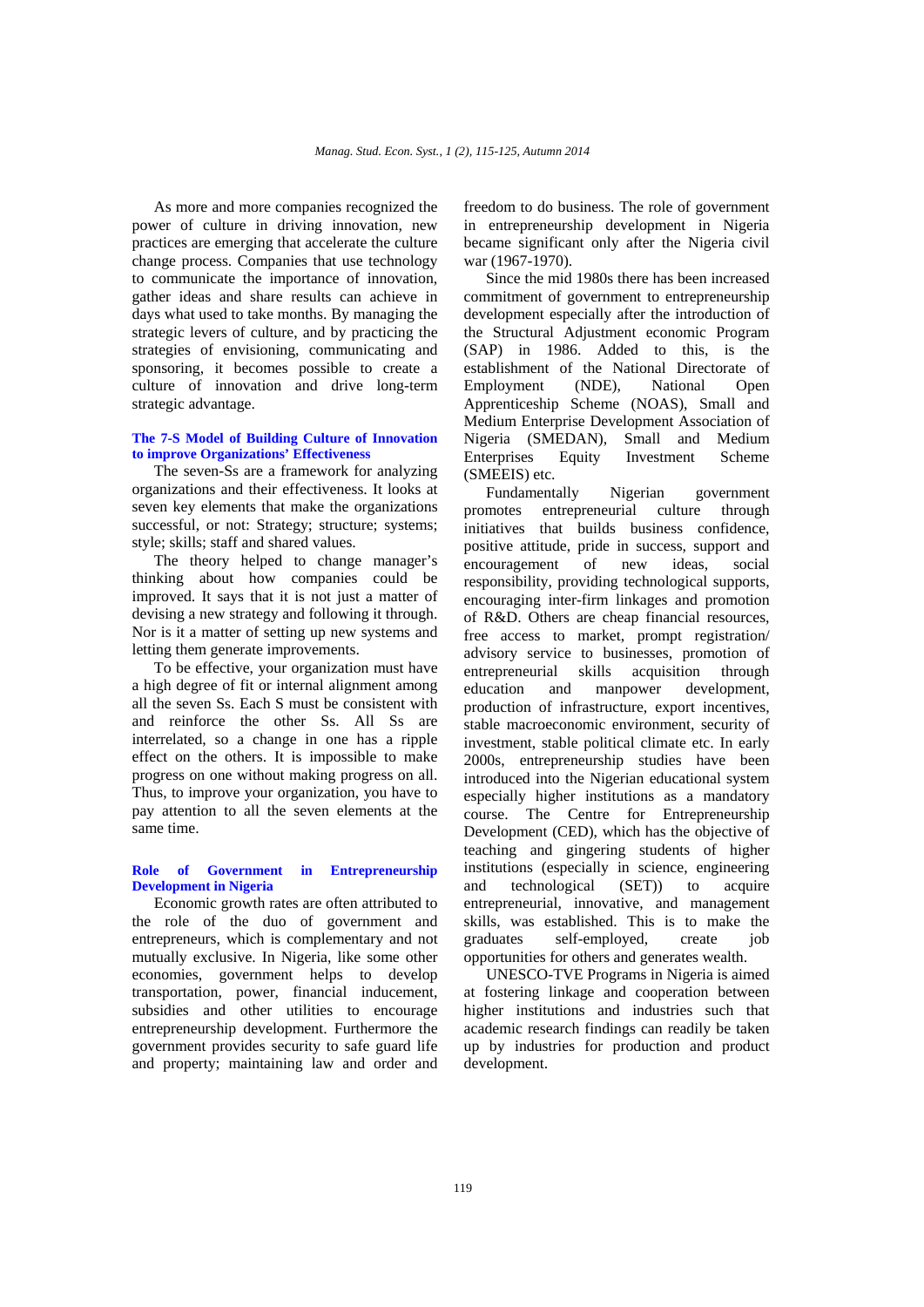#### *I. Olugbenga Fadeyibi; M. Ray Chaudhuri*

| <b>ITEM</b>                                                                                         | 1999    | 2000   | 2001          | 2002           | 2003            | 2004           | 2005           | 2006           |
|-----------------------------------------------------------------------------------------------------|---------|--------|---------------|----------------|-----------------|----------------|----------------|----------------|
| Unemployment (%)                                                                                    |         |        |               | 2.7            | 2.7             | 2.6            | 12.6           | 12.3           |
| Entrepreneurship<br>development<br>program (EDP)<br>beneficiaries                                   | 105,000 | 95,000 | 39,551        | 21,551         | 36,000          | NA             | NA             | NA             |
| <b>Vocational skill</b><br>dev. of national<br>open apprenticeship<br>scheme (NOAS)<br>participants | 20,649  | 20,877 | 9,300         | 11,624         | 15,354          | NA             | NA             | NA             |
| Unemployed<br>youths trained under<br><b>NOAS</b>                                                   |         |        |               | 15,25 5        | 36,105          | 30,211         | 38,219         | 25,000         |
| <b>Trained youths</b><br>provided with<br>tools to establish own<br><b>Business</b>                 |         |        |               | 25             | 120             | 13             | 1.901          | 1,480          |
| <b>National open</b><br><b>Apprenticeship scheme</b><br><b>NOAS</b>                                 |         |        |               |                |                 |                |                |                |
| (a) Registered<br>(b) Beneficiary                                                                   |         |        |               | 37000<br>15265 | 37000<br>36105  | 37000<br>30211 | 37000<br>38223 | 37000<br>25000 |
| <b>School on wheel</b><br>(a) Registered<br>(b) Beneficiary                                         |         |        |               | 2625<br>1205   | 2250<br>615     |                | 4500<br>1468   | 1125<br>407    |
| Entrep. Dev. Prog.<br>(EDP)                                                                         |         |        |               |                |                 |                |                |                |
| (a) Registered                                                                                      |         |        |               | 111,000        | 111000<br>58000 | 111000         | 111000         | 111000         |
| (b) beneficiary                                                                                     |         |        |               | 50,502         |                 | 106,000        | 63000          |                |
| <b>Start your own</b><br><b>Business</b><br>(a) Register                                            |         |        |               | 7400           | 7400            | 34229          | 25706          | 7400           |
| (b) beneficiary                                                                                     |         |        | $\frac{1}{2}$ | 185            | 370             | 34229          | 25706          | 203            |
| Women<br>co-operatives<br>(a) Register<br>(b) Beneficiary                                           |         |        |               | 3700<br>500    | 3700<br>3700    | 3700<br>3700   | 3700<br>3700   | 3700           |
| <b>Rural Agric Dev</b><br>and training scheme<br>(a) Registered<br>(b) beneficiary                  |         |        | ÷             | 12580<br>1222  | 12580<br>3867   | 12580<br>4977  | 12580<br>9737  | 12580<br>1020  |
| <b>Rural handcraft</b>                                                                              |         |        |               |                |                 |                |                |                |

| Table 1: Entrepreneurship development program/activities in Nigerian (1999–2006) |  |  |  |  |
|----------------------------------------------------------------------------------|--|--|--|--|
|                                                                                  |  |  |  |  |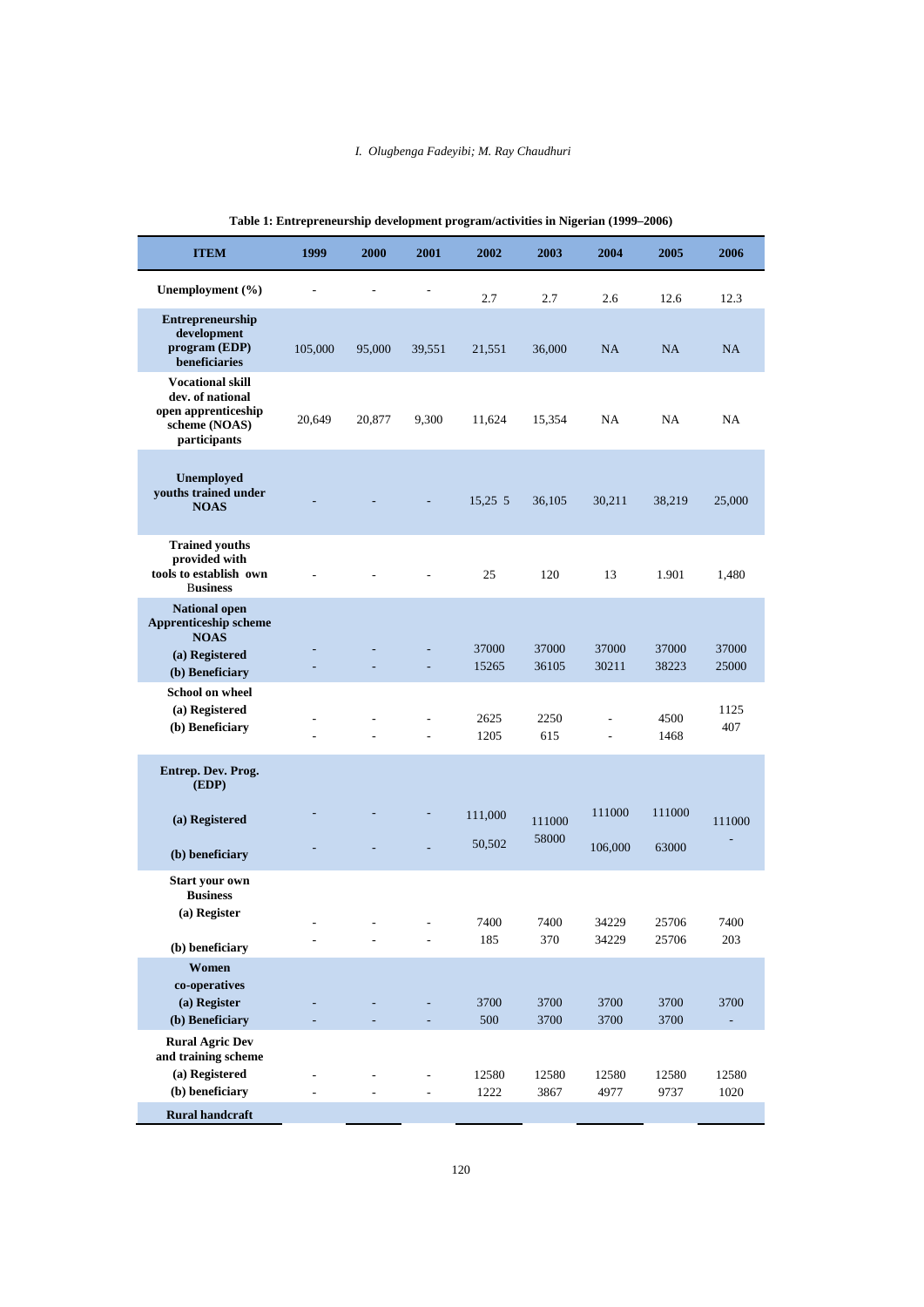| scheme                                               |                |                          |                          |          |                                  |              |               |                          |
|------------------------------------------------------|----------------|--------------------------|--------------------------|----------|----------------------------------|--------------|---------------|--------------------------|
| (a) Register.<br>(b) beneficiary                     | ۰              | $\overline{\phantom{0}}$ | $\overline{\phantom{a}}$ | ۰.<br>۰. | 5550<br>$\overline{\phantom{0}}$ | 5330<br>3791 | 11100<br>9285 | $\overline{\phantom{a}}$ |
| <b>Environmental</b><br><b>Beautification scheme</b> |                |                          |                          |          |                                  |              |               |                          |
| (a) Register.                                        | ۰              | ۰                        | $\overline{\phantom{a}}$ | 3700     | 3700                             | 3700         | 3700          | 3700                     |
| (b) Beneficiary                                      | ٠              |                          | ۰                        | 540      | ۰                                | 1850         | 1850          | 1850                     |
| <b>Graduate attachment</b><br>prog.<br>(a) Register. |                |                          |                          |          |                                  |              |               |                          |
|                                                      |                |                          |                          | 5550     | 5550                             | 5550         | 5550          | 5550                     |
| (b) Beneficiary                                      | ۰              |                          |                          | ۰        | ۰                                | ÷            | ۰             | $\overline{\phantom{a}}$ |
| Community dev.<br><b>Scheme</b>                      |                |                          |                          |          |                                  |              |               |                          |
| (a) Register.                                        | $\blacksquare$ |                          | ٠                        | 925      | 925                              | 925          | 925           | 925                      |
| (b) beneficiary                                      | $\blacksquare$ | $\blacksquare$           | ۰                        | ۰        | ۰                                | 925          | 925           | ٠                        |

a. NBS (2007) *Annual Abstract of Statistics,* pp. 216–226

Table 1 shows that government supports various entrepreneurship programs. The number of participants registered over the period of analysis (1999-2006) is constant while the number of beneficiaries out of the total number of graduates of the programs is however very low.

#### **Entrepreneur in Innovation and Economic Development**

Innovation is the conversion of new knowledge into new products and services. And in the process creating values and increasing efficiency, companies that continuously innovate will create and re-invent new markets, products, services, and business models- which lead to more growth. Virtually all company recognizes that they need to create an organizational culture in which innovations thrive. The question for leaders today is not if culture is important for success but how work culture can drive successful innovation- and what, specifically, leaders can do to influence the kind of culture that leads to behavior that is truly innovate.

The popular strategies for shaping culture conducive to innovation includes *training program* that will convey vision and values statements of the company that helps assimilate new employees; *leadership development programs* which will provide managers with tools for becoming "better leaders"; and *change* 

*management initiatives* help drive new structures and programs designed to increase organizational effectiveness.

It is noteworthy that effective communication of the vision is another step in building culture of innovation. Communicating for innovation is much more than the traditional "corporate communications" which serve a limited purpose of communicating concerns of the organization but communications for innovation means a dialogue with stakeholder about "how things really work" and "what's really valued". Once effective communications channels are established, identification of opportunities becomes easily and to tap these opportunities for innovation could be sponsored.

According to Schumpeter (2001) capital and output growth in an economy depends significantly on the entrepreneur. The quality of performance of the entrepreneur determines whether capital would grow rapidly or slowly and whether the growth involves innovation where new products and production techniques are developed. The difference in economic growth rates of countries of the world is largely due to the quality of entrepreneurs in the countries. Production factors (land, labor and capital) are said to be dormant or indolent without the entrepreneur who organize them for productive ventures.

The entrepreneur is therefore an important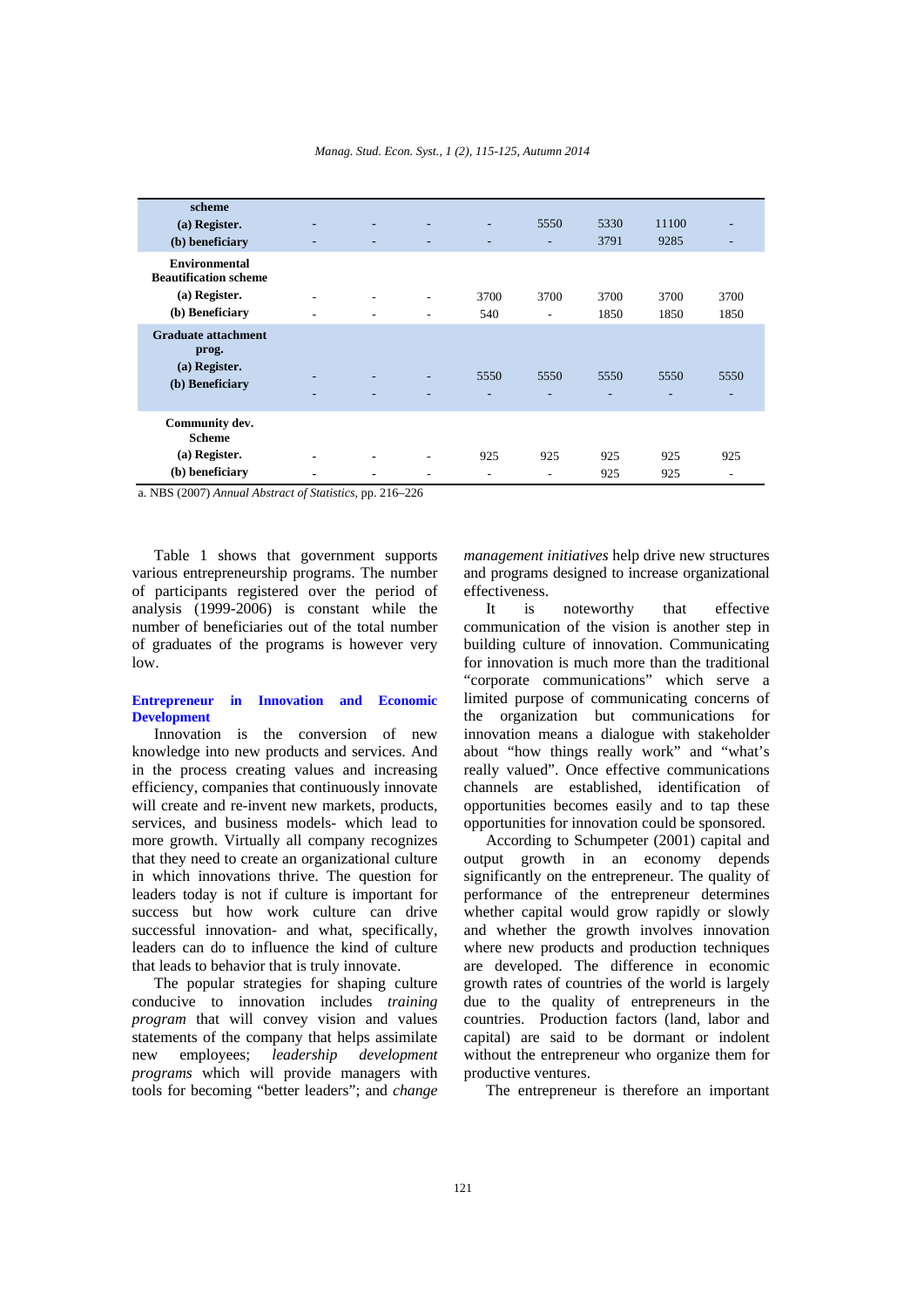agent of growth of innovations and technical progress. The development and utilization of these technical and commercial skills create growth potentials in Micro, Small and Medium scale enterprises.

The present day economy is knowledgedriven operating on the pragmatic and innovative thoughts of the entrepreneur. Business set ups have become informal and oriented towards survival and self-employment. Technical progress essentially results in increase in production, employment of labor, stimulation of export and overall growth of GDP. The contribution of entrepreneurship to the growth and development of Asian countries (China, Malaysia and Singapore) and African countries (South Africa and Nigeria) cannot be over emphasized.

In Nigeria entrepreneurship development and innovations have been manifested in all aspects of the economy viz; micro businesses, micro finance institutions, small, medium industries, cottages, crafts, information/telecom services, personal services in food vending/restaurant, garments making, embroidering, agricultural produce, music, film production etc.

#### **Empirical Evidences**

In this paper, a modest attempt has been made to study innovative culture in both private and public sector in Osun State, Southwest Nigeria, among educational institutions, public institutions, Agricultural sector, young entrepreneurs, and other related field of endeavors. A primary survey was conducted based on a specially designed questionnaire and an interview guide on a randomly selected sample of two hundred (200) respondents (employees) ranging from senior executives to junior workers. The questionnaire consisted of a set of questions on work culture and managerial practices. The questionnaire and the interview guide are mentioned below as tables 2 and 3.

The evidences from the study can be revealed as follow:

# **The Stepping-Stone of Innovative Culture: Inspiration Leadership and Sense of Ownership**

The data collected and responses reveal that all the respondents enjoy their work and find their immediate senior supportive to them and about 70 percent feel they have freedom to take initiatives. In short the work culture in their work places is supportive to take initiative and innovate. This shows that inspiration leadership creates culture within organization supportive to innovation and help in developing entrepreneurship skills. The inspiration leadership share vision and inspire people to achieve more than they may ever dreamt possible. People change when they are emotionally engaged and committed and above all inspirational leaders create 'can-do' attitude and make business fun. These attributes in the work force are necessary to sustain commitment.

To develop sense of ownership among employees and young entrepreneur, it is necessary to involve them in decision making, the responses of employees revealed that this is a well established practice in the investigated organization, as about 70 percent respondents revealed that they participate in decision making. It is noteworthy here to mention that all middle and senior level executives mentioned that they do participate in decision making.

#### **Building Capacities to Innovate and Freedom to Fail**

The survey further revealed that organization also organize capacity building programs for their employees, and about 90 percent respondents mentioned that they have benefited from these trainings. The respondents have also learnt the lesson that failures are indicative of not charting a particular course of action, and they have to be taken as part of the game but have didactic value. It was discovered that this attitude of management have helped to build a culture of innovation.

#### **Harnessing the Power Diversity to Innovate**

Diversity of thought, perception, background and experience enhance creativity and innovation. It was revealed through those interviewed, and about 70 percent of their workers enjoy working with people of diverse cultural background.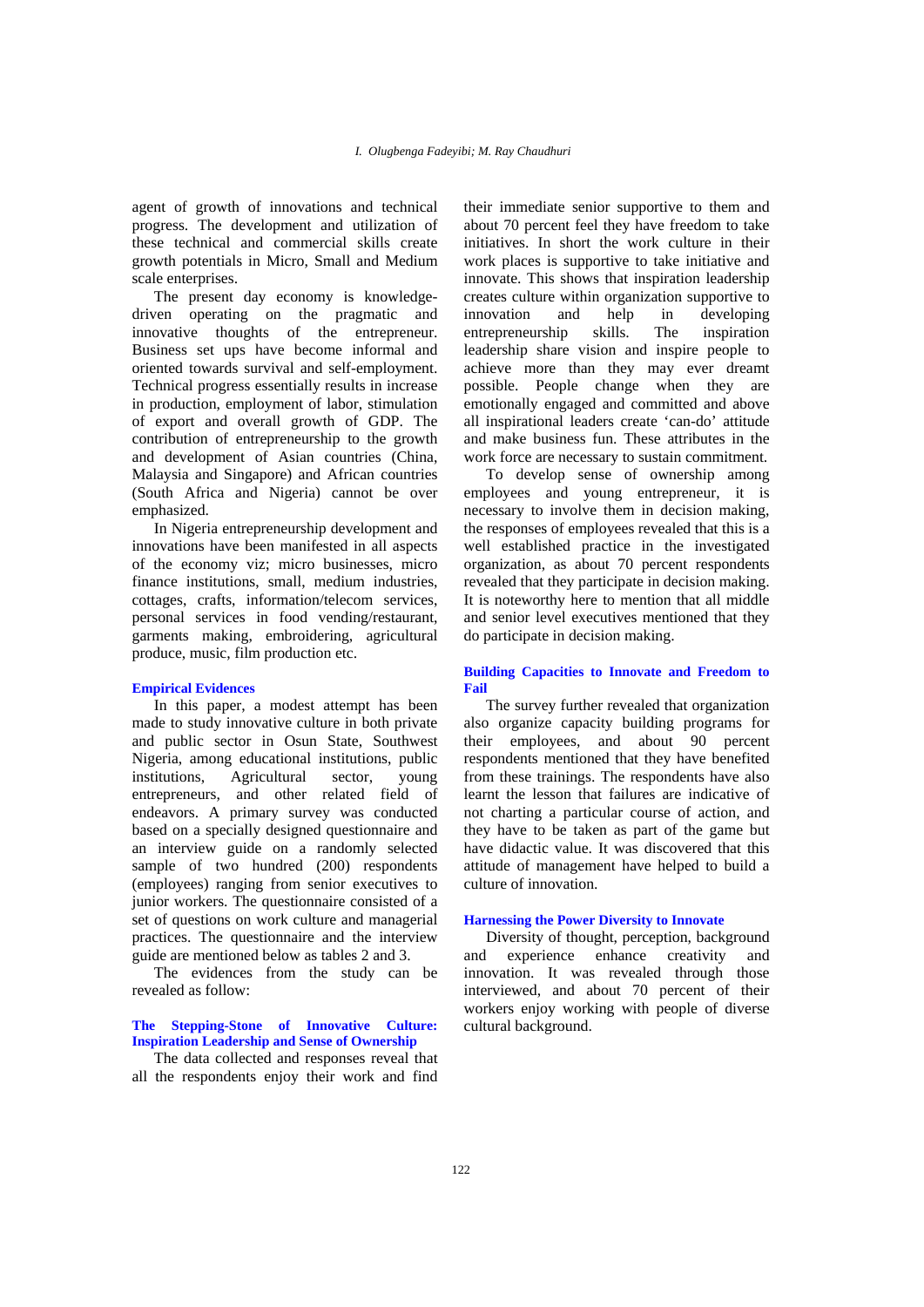| S/No                | <b>Attribute</b>                                                                                                                                                              | <b>Total No. of Respondents (200)</b>   | Percentage                    |
|---------------------|-------------------------------------------------------------------------------------------------------------------------------------------------------------------------------|-----------------------------------------|-------------------------------|
| 1.                  | <b>Nature of Business/ Organization</b><br>Manufacturing<br>Service<br>Marketing<br><b>Public Service</b>                                                                     | 50<br>60<br>20<br>70                    | 25<br>30<br>10<br>35          |
| $\overline{2}$      | <b>Status</b><br>Senior Manager<br>Middle Manager<br>Lower Manager                                                                                                            | 20<br>80<br>100                         | 10<br>40<br>50                |
| 3                   | <b>Enjoying the work</b><br>Very Much<br>Good<br>Somewhat<br>Not at all                                                                                                       | 60<br>120<br>18<br>02                   | 30<br>60<br>9<br>$\mathbf{1}$ |
| $\overline{\bf{4}}$ | <b>Support of the Immediate Senior</b><br>Very Much<br>Good<br>Somewhat<br>Not at All                                                                                         | 70<br>110<br>14<br>14                   | 35<br>55<br>0.7<br>0.7        |
| 5                   | <b>Capacity Building</b><br>Helps<br>Does not help<br>Can't say                                                                                                               | 192<br>$\overline{4}$<br>$\overline{4}$ | 96<br>2<br>2                  |
| 6                   | <b>Freedom of Initiative</b><br>Freedom to take Initiative<br>Do not have Freedom                                                                                             | 140<br>60                               | 70<br>30                      |
| 7                   | <b>Participation in Decision Making</b><br>Have Participation<br>Does not have Participation                                                                                  | 140<br>60                               | 70<br>30                      |
| 8                   | Feeling about working with people of diverse culture<br>Very much comfortable<br>Comfortable<br>Neutral/Indifferent<br>Uncomfortable                                          | 70<br>60<br>40<br>10                    | 35<br>30<br>20<br>5           |
| 9                   | <b>Work Atmosphere</b><br>Relaxed Atmosphere<br>Not Relaxed Atmosphere                                                                                                        | 130<br>70                               | 65<br>35                      |
| 10                  | <b>Attitude of Senior towards Junior failure</b><br>Usual<br>Mildly didactic<br>Harsh                                                                                         | 36<br>60<br>44                          | 18<br>120<br>22               |
| 11                  | <b>Management Style</b><br>Collective decision making<br>Analyzing of strength & weaknesses before assigning<br>work<br>As situation Demands<br>Autocratic                    | 90<br>50<br>40<br>20                    | 45<br>25<br>20<br>10          |
| 12                  | <b>Freedom to take Initiative</b><br>Encouragements and appreciation as value<br>Generally encouraged and appreciated<br>Average encouragement on success<br>No encouragement | 60<br>100<br>40<br>20                   | 30<br>50<br>20<br>10          |

# **Table 2: Questionnaire building culture of innovation in entrepreneurship development in Nigeria**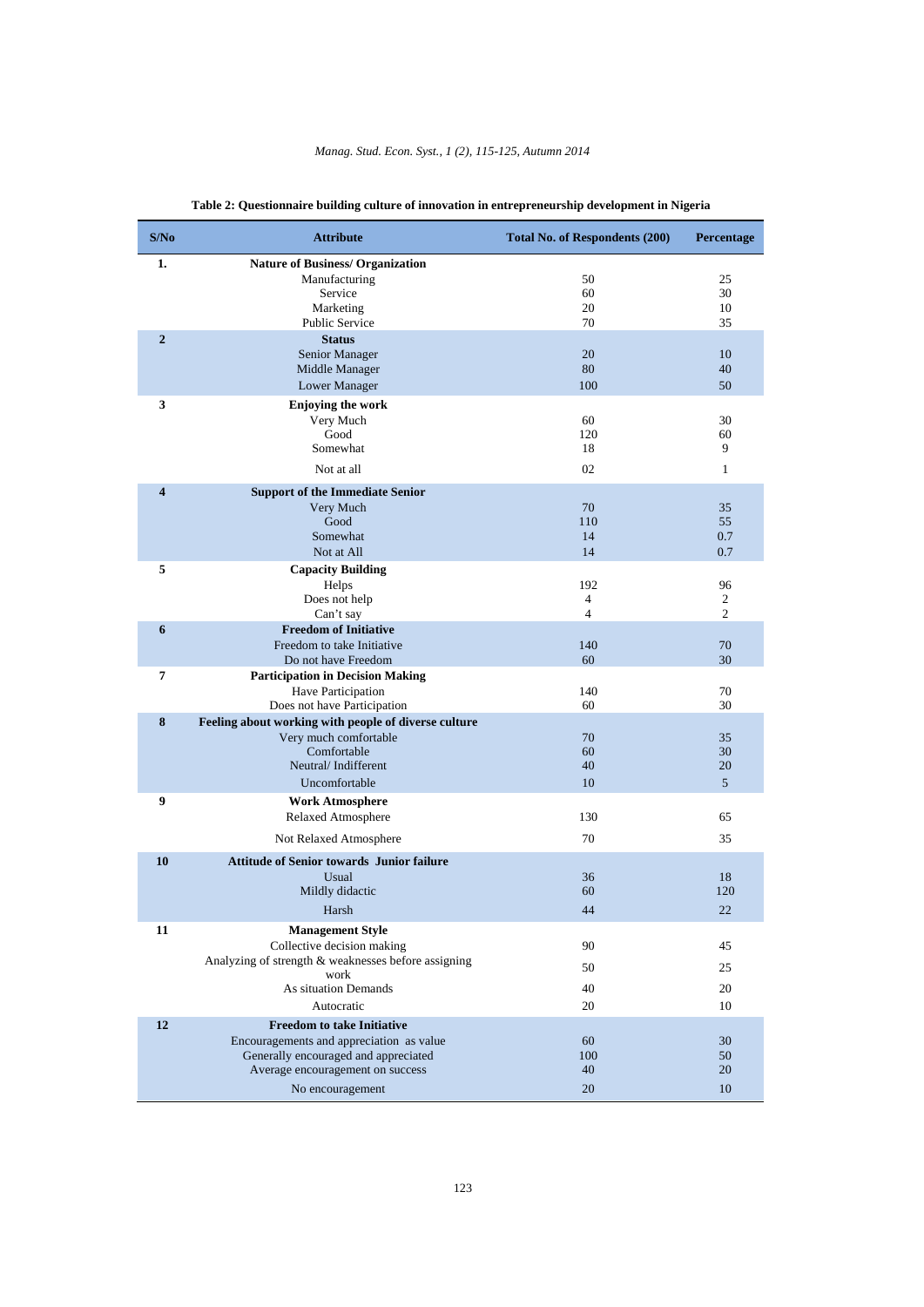|  | Table 3: Interview guide building culture of innovation in entrepreneurship development in Nigeria |  |  |  |
|--|----------------------------------------------------------------------------------------------------|--|--|--|

|                  | <b>Demographic Data</b>                                                                        |
|------------------|------------------------------------------------------------------------------------------------|
| 1.               | Name of Establishment                                                                          |
| $\overline{2}$ . | How many workers in your establishment?                                                        |
| 3.               | Nature of business/organization?                                                               |
| 4.               | <b>Status</b>                                                                                  |
|                  | ******                                                                                         |
|                  | <b>General Data</b>                                                                            |
| 5.               | How much are you enjoying your work in your organization?                                      |
| 6.               | Do you think your boss is highly supportive towards you?                                       |
| 7.               | Do you agree training program is going to enhance creativity, skills and innovation?           |
| 8.               | How much freedom does your organization avails you?                                            |
| 9.               | How much participation in your decision making do you get from your top management?            |
| 10.              | How comfortable do you feel working with employees belonging to different cultural background? |
| 11.              | How does your superior respond when you are unable to accomplish work properly at times?       |
| 12.              | What kind of facilities has your company provided you apart from work to make you more relax?  |
| 13.              | How do you take initiative when your organization assigns you a new project?                   |
| 14.              | What is your management style?                                                                 |
| 15.              | In your view what changes should be required to improve work culture?                          |

\*\*\*\*\*\*

#### **Management Style**

Leadership of the top management lifts subordinates vision to higher sight- the raising of a subordinates performance to a higher standard, and builds subordinates personality beyond its normal limitations. The functioning of these respondents reveals that they have learnt management lesson very well. As we might have been aware management is a judicious blend of collective decision making and professionalism to see that the task is well done in time relative to the organizational norms. About one quarter of the respondents mentioned that their management assignment takes after analyzing the capabilities to deliver and about 20 percent opined that they devise management practice as situation demands and about 45 percent mentioned that management takes collective decision. Only 10 percent complained that their boss is autocratic in their management style. These responses have made it clear that most organizations have a culture of appreciating initiation but before venturing into any initiatives they assess the capabilities and other implication. This has led to the development of entrepreneurship ability within organizations.

#### **The Fun Factor**

At the core of successful innovation is the hard work combined with hard play- at every level, from executive down and back up again. People do work hard, but also has lots of fun at the same time. They are not just having fun, but planning it and making it part of their culture. This is the spirit that truly enables relentless innovation and creates innovation adept culture. The survey revealed through the respondents that their organizations have imbibe work culture with fun as about 60 percent mentioned that they work in relaxed atmosphere, while 35 percent differs.